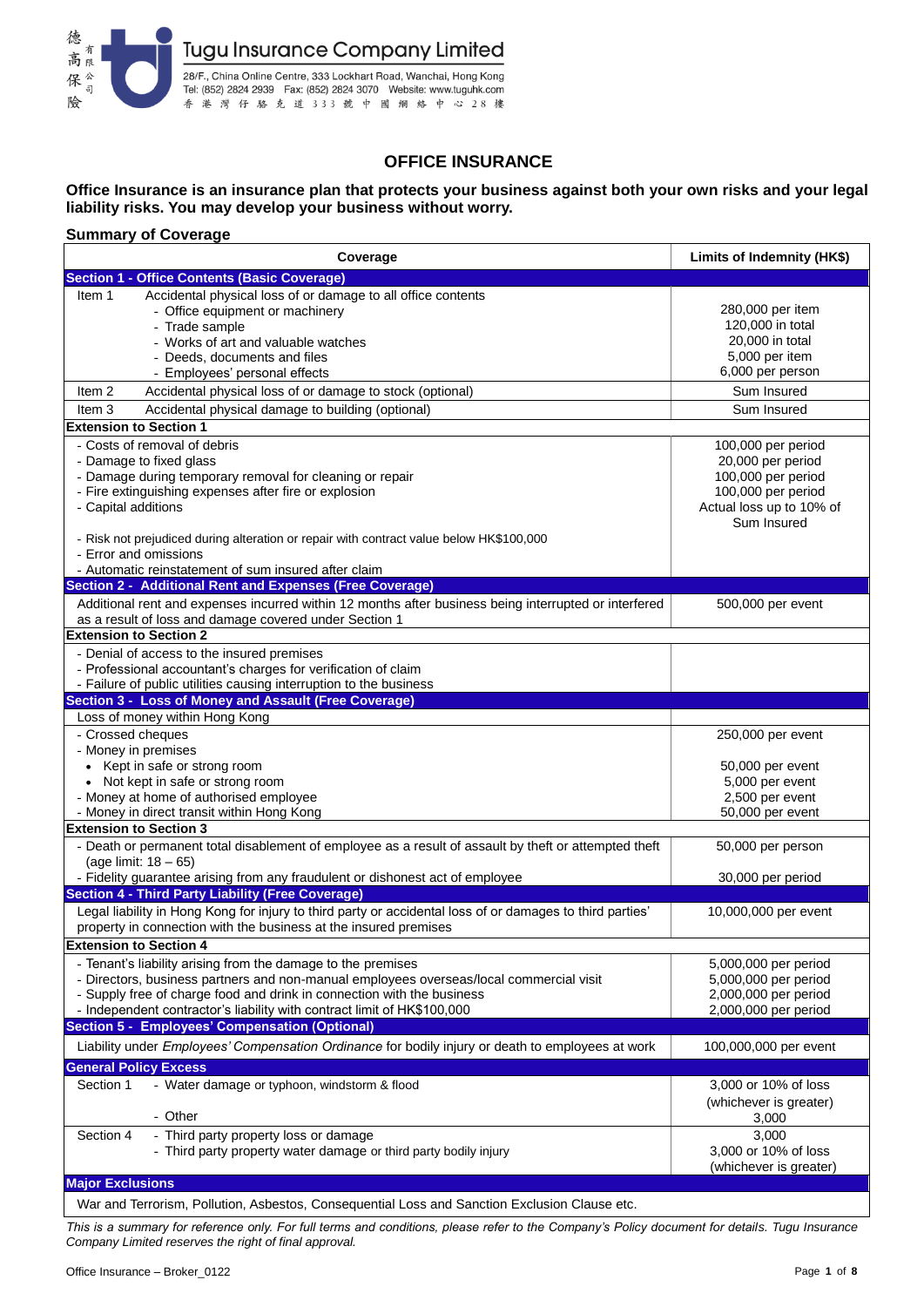

# **辦公室保險**

### **辦公室保險為您提供全面的財物損毀及法律責任保障,助您無後顧之憂、全力拓展業務。**

| 保障範圍摘要                                                       |                   |  |  |  |  |
|--------------------------------------------------------------|-------------------|--|--|--|--|
| 保障項目                                                         | 賠償限額 (港幣)         |  |  |  |  |
| 第一節 - 辦公室財物 ( 基本保障 )                                         |                   |  |  |  |  |
| 辦公室財物意外損失或損毀<br>項目一                                          |                   |  |  |  |  |
| 辦公室機器及工具<br>$\mathcal{L}^{\mathcal{L}}$                      | 每件 280,000        |  |  |  |  |
| 業務樣本                                                         | 總數 120,000        |  |  |  |  |
| 藝術品及貴價手錶                                                     | 總數 20,000         |  |  |  |  |
| 契約、文件及檔案                                                     | 每件 5,000          |  |  |  |  |
| 僱員的個人物品                                                      | 每人 6,000          |  |  |  |  |
| 項目二<br>存貨意外損失或損毀 (自選保障)                                      | 投保金額              |  |  |  |  |
| 項目三<br>建築物物質性的意外損毀 (自選保障)                                    | 投保金額              |  |  |  |  |
| 第一節之額外保障                                                     |                   |  |  |  |  |
| 碎片清理費用<br>$\overline{\phantom{a}}$                           | 每一段保險期 100,000    |  |  |  |  |
| 固定玻璃損毀<br>$\overline{\phantom{a}}$                           | 每一段保險期 20,000     |  |  |  |  |
| 暫時遷離作清潔或修理時的損毀<br>$\overline{\phantom{a}}$                   | 每一段保險期 100,000    |  |  |  |  |
| 火災或爆炸後的滅火設備費用<br>$\overline{\phantom{a}}$                    | 每一段保險期 100,000    |  |  |  |  |
| 資產添置                                                         | 實際損失 (以投保額 10%為限) |  |  |  |  |
| 工程費少於港幣 100,000 的改建及維修時不影響風險                                 |                   |  |  |  |  |
| 非蓄意及無意的錯誤及漏報                                                 |                   |  |  |  |  |
| 索償後自動回復投保額                                                   |                   |  |  |  |  |
| 第二節 - 額外租金及支出 (免費保障)                                         |                   |  |  |  |  |
| 因第一節所承保的損失或損毀而導致業務中斷或受阻,為恢復業務正常運作而引致損失或損毀十二<br>個月內的額外租金及支出。  | 每宗事故 500,000      |  |  |  |  |
| 第二節之額外保障                                                     |                   |  |  |  |  |
| 通往受保物業通道受阻                                                   |                   |  |  |  |  |
| 處理索償所需專業會計師費用                                                |                   |  |  |  |  |
| 因公共設施損毀引致業務中斷                                                |                   |  |  |  |  |
| 第三節 - 金錢損失及遇襲 (免費保障)                                         |                   |  |  |  |  |
| 在香港境内的金錢損失                                                   |                   |  |  |  |  |
| 劃線支票<br>$\sim$                                               | 每宗事故 250,000      |  |  |  |  |
| 在辦公室內的金錢                                                     |                   |  |  |  |  |
| ■ 存放於夾萬或保險庫中                                                 | 每宗事故 50,000       |  |  |  |  |
| ■ 非存放於夾萬或保險庫中                                                | 每宗事故 5,000        |  |  |  |  |
| 金錢存放在獲授權僱員的住所中                                               | 每宗事故 2,500        |  |  |  |  |
| 金錢在香港境內運送途中<br>每宗事故 50,000                                   |                   |  |  |  |  |
| 第三節之額外保障                                                     |                   |  |  |  |  |
| 僱員因偷竊或企圖偷竊而受襲擊而導致死亡或永久完全傷殘 (只適用於 18 歲至 65 歲的僱員)<br>$\bar{a}$ | 每位僱員 50,000       |  |  |  |  |
| 僱員因欺詐或不誠實行為的忠誠保障<br>第四節 - 第三者責任 (免費保障)                       | 每位僱員 / 每年 30,000  |  |  |  |  |
|                                                              |                   |  |  |  |  |
| 在受保物業內因公司業務有關之原因引致第三者身體損傷或蒙受財物損失的香港法律責任。                     | 每宗事故 10,000,000   |  |  |  |  |
| 第四節之額外保障                                                     |                   |  |  |  |  |
| 對物業造成損毀的租戶責任<br>$\sim$                                       | 每一保險期 5,000,000   |  |  |  |  |
| 董事、業務夥伴及非體力勞動僱員海外 / 本地商務公幹                                   | 每一保險期 5,000,000   |  |  |  |  |
| 因業務關係免費提供的食物及飲品<br>$\overline{\phantom{a}}$                  | 每一保險期 2,000,000   |  |  |  |  |
| 工程費少於港幣 100,000 的獨立承包商責任                                     | 每一保險期 5,000,000   |  |  |  |  |
| 第五節 - 僱員賠償 (自選保障)                                            |                   |  |  |  |  |
| 根據《僱員補償條例》對僱員在工作過程中導致身體損傷或死亡之法律責任。                           | 每宗事故 100,000,000  |  |  |  |  |
| ·般自負額                                                        |                   |  |  |  |  |
| 第一節<br>- 因水浸/颱風、風暴和洪水所引致的損失或損毀                               | 3,000 或損失價值之 10%  |  |  |  |  |
|                                                              | (以較高者為準)          |  |  |  |  |
| - 其他                                                         | 3,000             |  |  |  |  |
| - 第三者財物損失或損毀<br>第四節                                          | 3,000             |  |  |  |  |
| - 因水災造成第三者財物損失或損毀 / 第三者身體損傷                                  | 3,000 或損失價值之 10%  |  |  |  |  |
| 主要不保事項                                                       | (以較高者為準)          |  |  |  |  |
|                                                              |                   |  |  |  |  |
| 戰爭、恐怖活動、污染、石棉、任何後果損失及制裁除外條款等。                                |                   |  |  |  |  |

戰爭、恐怖活動、污染、石棉、任何後果損失及制裁除外條款等。

以上內容僅供參考,惟有關保障計劃的內容及細則將詳列於保單內,德高保險有限公司保留最終批核權。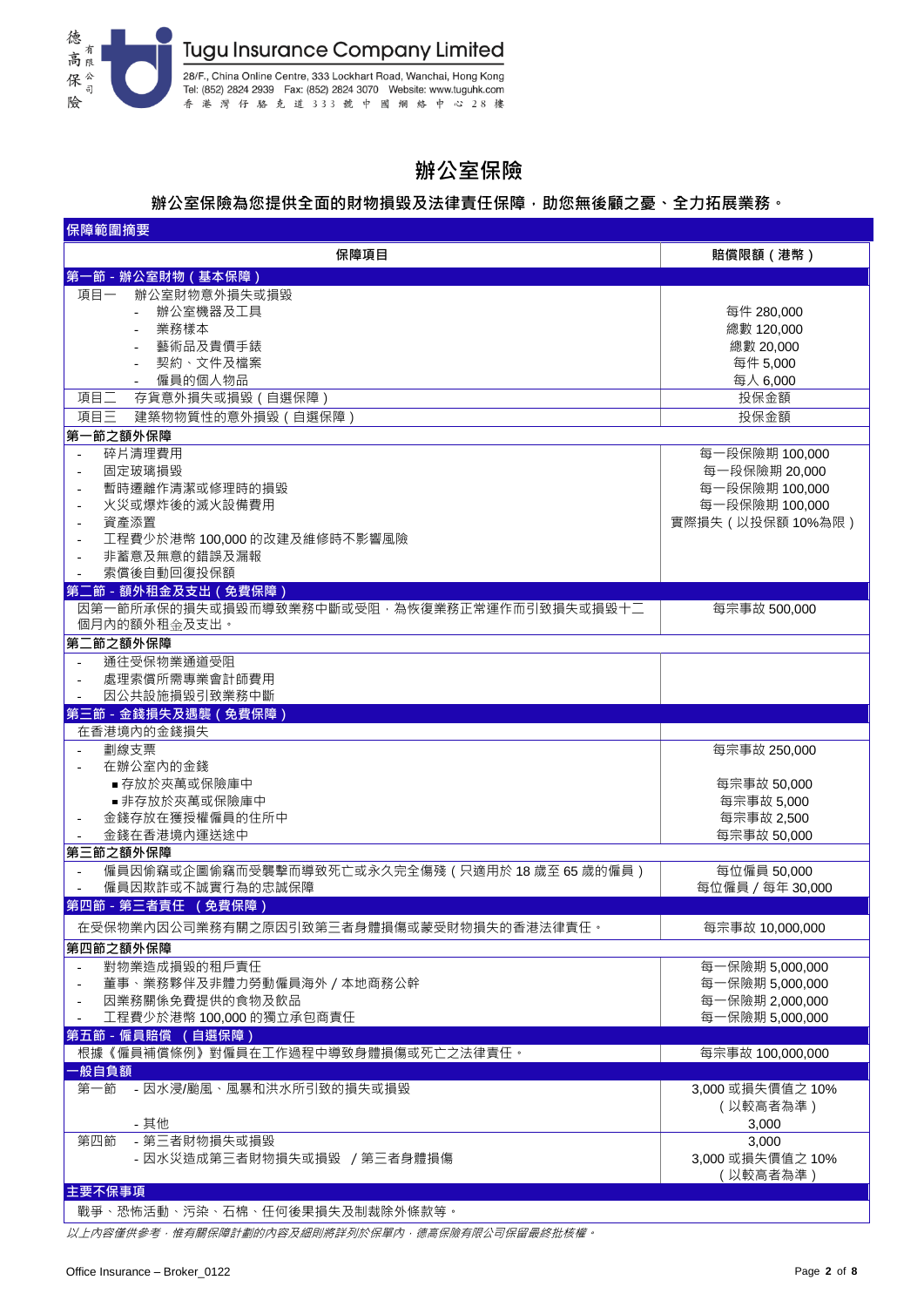

## **OFFICE INSURANCE**

### *Please complete in BLOCK Letters* **請以英文正楷填寫**

|                                                                                                                       | 1. Information of Proposer 投保人資料   |                                                                                                        |                                     |                                                                                                                                                                                                     |                                                                                                                                                                                        |  |
|-----------------------------------------------------------------------------------------------------------------------|------------------------------------|--------------------------------------------------------------------------------------------------------|-------------------------------------|-----------------------------------------------------------------------------------------------------------------------------------------------------------------------------------------------------|----------------------------------------------------------------------------------------------------------------------------------------------------------------------------------------|--|
| Company Name 公司名稱                                                                                                     |                                    |                                                                                                        |                                     |                                                                                                                                                                                                     |                                                                                                                                                                                        |  |
| Business Registration Number (Please provide a copy of valid Business Registration<br>Document) 商業登記號碼 (請提供有效的商業登記副本) |                                    |                                                                                                        |                                     | Company Website 公司網頁                                                                                                                                                                                |                                                                                                                                                                                        |  |
|                                                                                                                       | Correspondence Address 通訊地址        |                                                                                                        |                                     |                                                                                                                                                                                                     |                                                                                                                                                                                        |  |
| Business Nature 業務性質<br>Business Hours 營業時間                                                                           |                                    |                                                                                                        |                                     |                                                                                                                                                                                                     |                                                                                                                                                                                        |  |
| General Description of the Business Activities/Profession 概述公司的業務活動 / 專業<br>口 Yes 是                                   |                                    |                                                                                                        | Any Shift Duty 員工是否需要輪班工作<br>口 No 否 |                                                                                                                                                                                                     |                                                                                                                                                                                        |  |
| Name of Contact Person 聯絡人姓名<br>Contact Number 聯絡電話號碼                                                                 |                                    |                                                                                                        |                                     |                                                                                                                                                                                                     |                                                                                                                                                                                        |  |
|                                                                                                                       |                                    | Insured Location 投保地址 / Place of Employment 工作地址                                                       |                                     | □ Same as the above Correspondence Address 與上述通訊地址相同                                                                                                                                                |                                                                                                                                                                                        |  |
|                                                                                                                       | 2. Selection of Coverage 投保項目      |                                                                                                        |                                     |                                                                                                                                                                                                     |                                                                                                                                                                                        |  |
| Coverage 保障項目                                                                                                         |                                    |                                                                                                        |                                     |                                                                                                                                                                                                     | Sum Insured 投保金額                                                                                                                                                                       |  |
| Section 1                                                                                                             | Item 1: Contents                   | Including decorations, improvements and employees' personal effects. Please                            |                                     |                                                                                                                                                                                                     | HK\$                                                                                                                                                                                   |  |
| 第一節                                                                                                                   | 項目一財物                              | specify those insured items which exceed the plan item limit.<br>包括裝飾、裝修、僱員的私人物品等。請詳細列明超出本計劃每件限額的投保物件。 |                                     |                                                                                                                                                                                                     | 港幣                                                                                                                                                                                     |  |
|                                                                                                                       | Item 2: Stock                      |                                                                                                        |                                     |                                                                                                                                                                                                     | HK\$                                                                                                                                                                                   |  |
|                                                                                                                       | 項目二:存貨                             |                                                                                                        |                                     |                                                                                                                                                                                                     | 港幣                                                                                                                                                                                     |  |
|                                                                                                                       | Item 3: Building                   | Hire Purchase Owner: (if any) 財務公司 (如有者)                                                               |                                     |                                                                                                                                                                                                     | HK\$                                                                                                                                                                                   |  |
|                                                                                                                       | 項目三:建築物                            |                                                                                                        |                                     |                                                                                                                                                                                                     | 港幣                                                                                                                                                                                     |  |
| Section 5<br>第五節                                                                                                      | Employees'<br>Compensation<br>僱員補償 | Information of Employees 僱員資料<br>報稅表或其他相關文件)                                                           |                                     | Please provide a copy of latest wageroll (e.g. latest MPF contribution records, financial statements, tax returns or<br>other relevant documents) of employee(s) 請提供最近的僱員工資副本 (例如:最近的強積金供款記錄, 財務報告, |                                                                                                                                                                                        |  |
|                                                                                                                       |                                    | Occupation of Employee(s)                                                                              | Number of                           | <b>Estimated Annual Salaries/Wages &amp;</b>                                                                                                                                                        |                                                                                                                                                                                        |  |
|                                                                                                                       |                                    | by Categories<br>僱員職業類別                                                                                | Employees<br>僱員人數                   |                                                                                                                                                                                                     | <b>Other Earnings</b><br>預計的年薪 / 工資及其他收入                                                                                                                                               |  |
|                                                                                                                       |                                    |                                                                                                        |                                     |                                                                                                                                                                                                     | *Earnings include salaries, commissions, bonuses,<br>overtime, allowance, etc., in accordance with the<br>Employees' Compensation Ordinance (Chapter 282<br>of the Laws of Hong Kong). |  |
|                                                                                                                       |                                    |                                                                                                        |                                     |                                                                                                                                                                                                     | 根據《僱員補償條例》(香港法例第 282 章) ·                                                                                                                                                              |  |
|                                                                                                                       |                                    |                                                                                                        |                                     |                                                                                                                                                                                                     | 收入包括薪金、佣金、奬金、加班費、津貼等。                                                                                                                                                                  |  |
|                                                                                                                       |                                    |                                                                                                        |                                     | HK\$ 港幣                                                                                                                                                                                             |                                                                                                                                                                                        |  |
|                                                                                                                       |                                    |                                                                                                        |                                     | HK\$ 港幣                                                                                                                                                                                             |                                                                                                                                                                                        |  |
|                                                                                                                       |                                    |                                                                                                        |                                     | HK\$ 港幣                                                                                                                                                                                             |                                                                                                                                                                                        |  |
|                                                                                                                       |                                    |                                                                                                        |                                     | HK\$ 港幣                                                                                                                                                                                             |                                                                                                                                                                                        |  |
|                                                                                                                       |                                    |                                                                                                        |                                     | HK\$ 港幣                                                                                                                                                                                             |                                                                                                                                                                                        |  |
| HK\$ 港幣                                                                                                               |                                    |                                                                                                        |                                     |                                                                                                                                                                                                     |                                                                                                                                                                                        |  |
|                                                                                                                       |                                    |                                                                                                        |                                     | HK\$ 港幣                                                                                                                                                                                             |                                                                                                                                                                                        |  |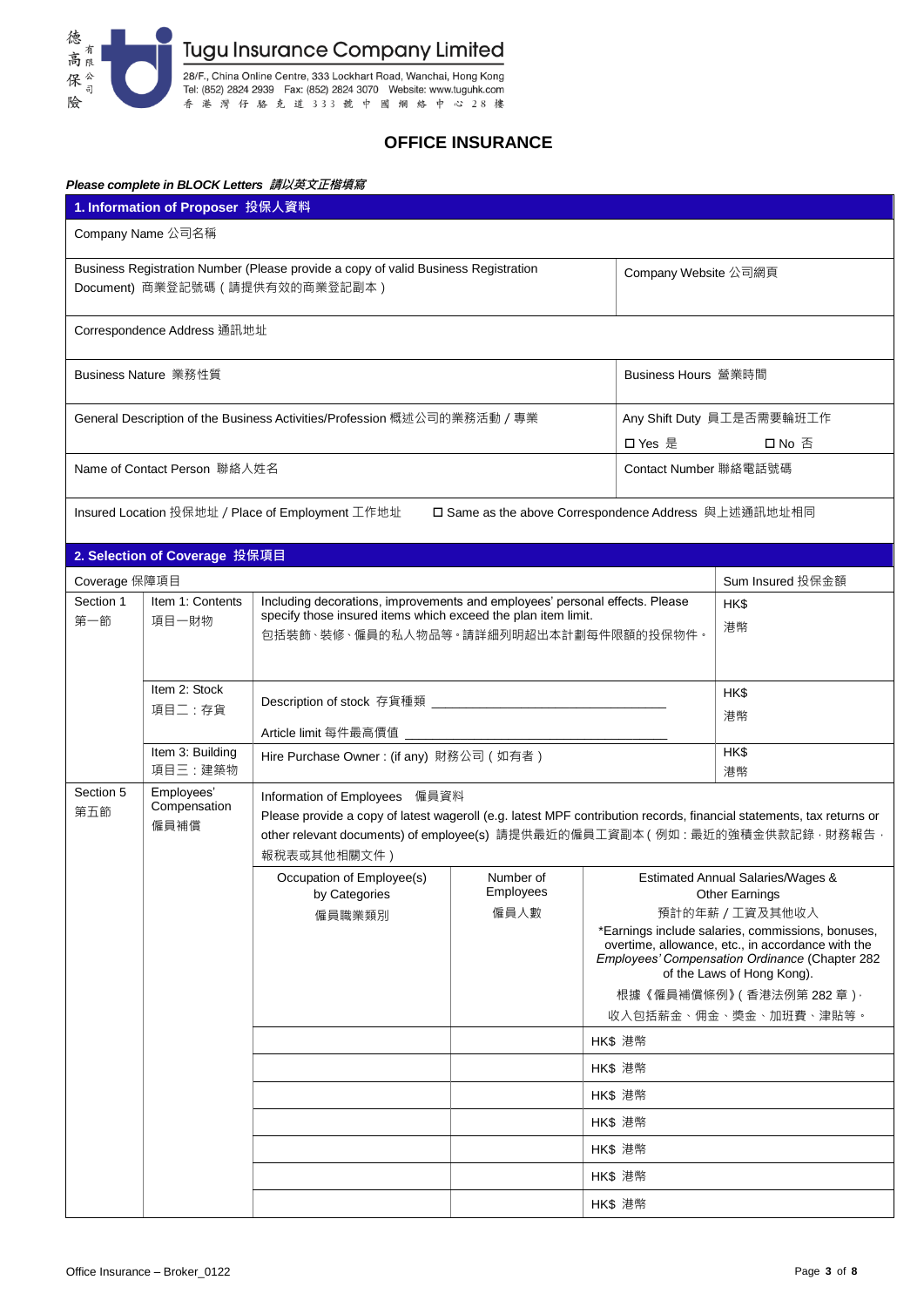

|                | Effective Date 生效日期                                                         | From $\pm$                                                                                                                                                                                                                                                        | To 주         |           |               |
|----------------|-----------------------------------------------------------------------------|-------------------------------------------------------------------------------------------------------------------------------------------------------------------------------------------------------------------------------------------------------------------|--------------|-----------|---------------|
|                |                                                                             | $DD \nightharpoonup$<br>MM月 YYYY年                                                                                                                                                                                                                                 | $DD \boxdot$ | MM月 YYYY年 |               |
|                | 3. Questions 問題                                                             |                                                                                                                                                                                                                                                                   |              |           |               |
| 1              | How long has the business been established?<br>公司成立多少年?                     |                                                                                                                                                                                                                                                                   |              |           | Year(s) $#$   |
| $\overline{2}$ | 閣下的辦公室是否並非獨佔?如「是」者,請提供其他佔用人資料。                                              | Is your premises not solely occupied by you? If yes, please give details of other occupancy.                                                                                                                                                                      |              | Yes 是 □   | $No \n  \Box$ |
| 3              | business? If yes, please give details.                                      | Any working experience/qualification/certificate that you or employee(s) possesses in relation to the<br>閣下或員工在相關的業務方面具有任何工作經驗 / 資格 / 證書 ? 如「是」者, 請詳述說明之。                                                                                                         |              | Yes 是 □   | No 否 □        |
| 4              | sub-contractors? If yes, please give details.                               | Do you need to insure your liability under the Employees' Compensation Ordinance to the employees of<br>閣下是否需要根據《僱員補償條例》投保承包商的責任? 如「是」者,請詳述說明之。                                                                                                                   |              | Yes 是 □   | No 否 □        |
| 5              | a)<br>details.<br>說明之。                                                      | Do you want the Geographical Area of the Policy under Section 5 - Employees' Compensation to be<br>extended to apply outside Hong Kong in respect of employee(s) working abroad? If yes, please give<br>閣下是否需要將保單第五節「僱員補償」的保障範圍延伸至在香港境外工作的僱員?如「是」者‧請詳述            |              | Yes 是 □   | No 否 □        |
|                | b)<br>give details.                                                         | Do any employee(s) need to station more than 3 months at anywhere outside Hong Kong? If yes, please<br>是否有僱員需要駐守在香港境外地方超過三個月?如「是」者,請詳述說明之。                                                                                                                        |              | Yes 是 n   | No 否 □        |
| 6              | a)<br>閣下是否有聘用自僱人士?如「是」者,請詳述說明之。                                             | Do you hire any self-employed persons? If yes, please give details.                                                                                                                                                                                               |              | Yes 是 □   | No 否 □        |
|                | b)<br>閣下是否有聘用兼職僱員 ? 如「是」者,請詳述說明之。                                           | Do you hire any part-time employees? If yes, please give details.                                                                                                                                                                                                 |              | Yes 是 □   | No 否 □        |
|                | C)<br>period of time? If yes, please give details.                          | Do you plan to increase the number of the employees substantially or add different occupations in a short<br>閣下是否有計劃在短時間內大幅增加僱員人數或增加不同職業?如「是」者·請詳述說明之。                                                                                                            |              | Yes 是 □   | $No \n  \Box$ |
| $\overline{7}$ | please give details.                                                        | Do your employee(s) need to work on ships, chemical works, off-shore structures, oil or gas refineries? If yes,<br>閣下的僱員是否需要在船上、化學工場、離岸設施、石油或天然氣煉油廠工作?如「是」者,請詳述說明之。                                                                                               |              | Yes 是 □   | No 否 □        |
| 8              |                                                                             | Do your employee(s) need to work over 30 feet or work underground? If yes, please give details.<br>閣下的僱員是否需要在高於地面 30 呎或在地底工作?如「是」者,請詳述說明之。                                                                                                                        |              | Yes 是 □   | No 否 □        |
| 9              | Do your employee(s) need to work at construction site?<br>閣下的僱員是否需要在建築工地工作? |                                                                                                                                                                                                                                                                   |              | Yes 是 □   | $No \n  \Box$ |
| 10             | 性物品?如「是」者,請詳述說明之。                                                           | Do your employee(s) need to use, handle, store or transport any hazardous substances such as toxic<br>chemicals, explosive substances, gases, asbestos or radioactive substance? If yes, please give details.<br>閣下的僱員是否需要使用、處理、儲存或運載任何有害物質‧例如﹕有毒化學品、爆炸品、氣體、石棉或放射 |              | Yes 是 □   | $No \n  \Box$ |
| 11             |                                                                             | Have you suffered any loss or damage covered by this plan during the past 3 years? If yes, please give<br>details. 閣下於過往三年是否就本計劃的承保範圍內的保障招致有關的損失或損毀? 如「是」者·請詳述說明之。                                                                                                |              | Yes 是 □   | $No \n  \Box$ |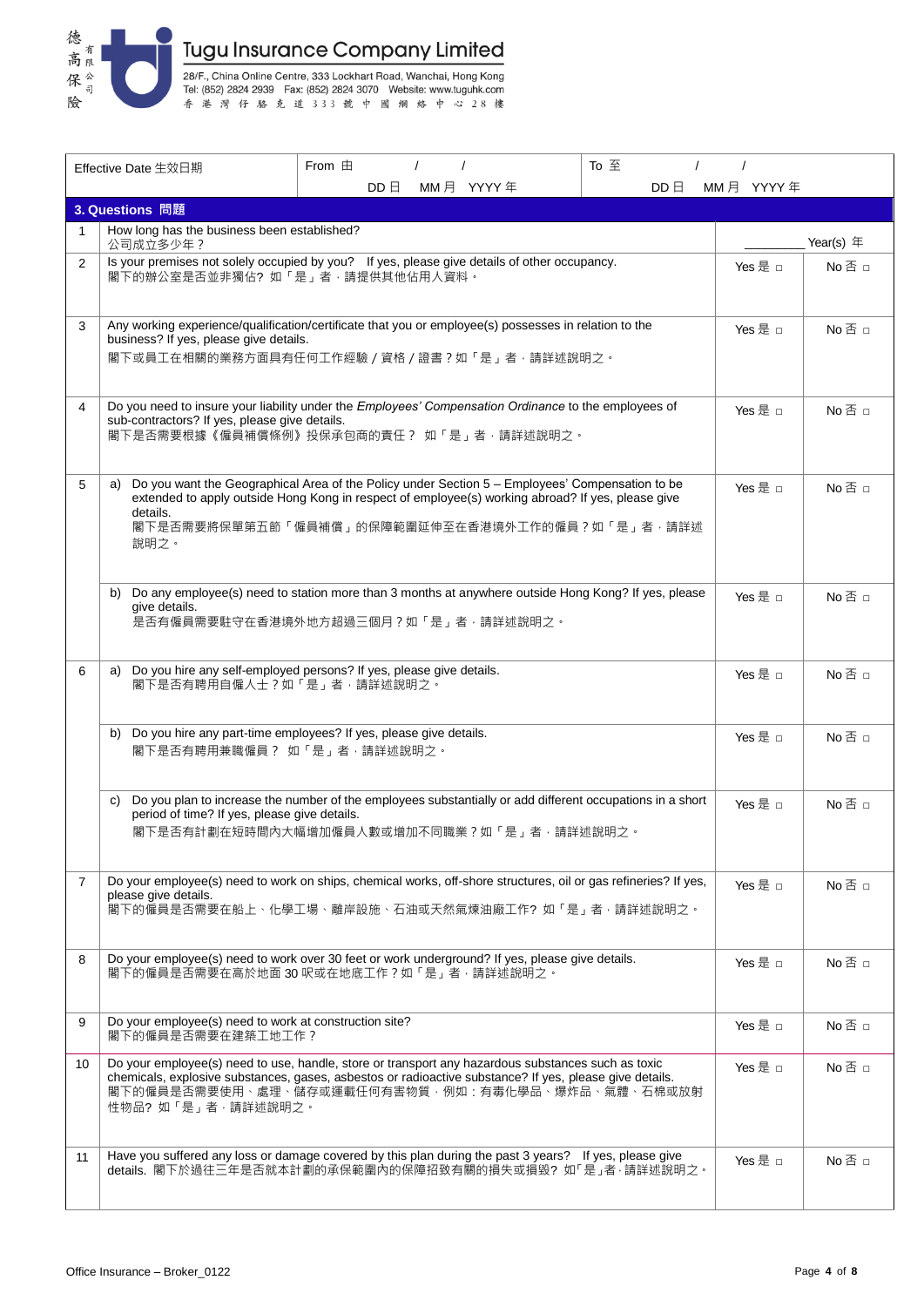

28/F., China Online Centre, 333 Lockhart Road, Wanchai, Hong Kong<br>Tel: (852) 2824 2939 Fax: (852) 2824 3070 Website: www.tuguhk.com 香港灣仔駱克道333號中國網絡中心28樓

| 12 <sup>2</sup>                                                                                                                                                                       | 【提示:僱主應向前保險公司要求提供意外記錄證據】                                                                                                                                                                                                                                                                             | 是否有僱員在過去三年內,因執行職務而受傷或死亡?如「是」者,請詳述說明之。                                                                                                                                                                                                       | Any employee(s) wounded or dead due to business operation in the past 3 years? If yes, please give details.<br>[Note: Employer shall make request on the previous insurers for providing written evidence of such records] |                   | Yes 是 □                    | No 否 □                   |  |
|---------------------------------------------------------------------------------------------------------------------------------------------------------------------------------------|------------------------------------------------------------------------------------------------------------------------------------------------------------------------------------------------------------------------------------------------------------------------------------------------------|---------------------------------------------------------------------------------------------------------------------------------------------------------------------------------------------------------------------------------------------|----------------------------------------------------------------------------------------------------------------------------------------------------------------------------------------------------------------------------|-------------------|----------------------------|--------------------------|--|
|                                                                                                                                                                                       | Accident Year<br>發生意外的年份                                                                                                                                                                                                                                                                             | Paid Claim(s)<br>(including partial claim<br>payment)<br>已支付的賠償<br>(包括部分已支付的賠償)                                                                                                                                                             | Outstanding Claim(s)<br>尚待解決的賠償                                                                                                                                                                                            |                   | Total for the Year<br>年度總計 |                          |  |
|                                                                                                                                                                                       |                                                                                                                                                                                                                                                                                                      | Amount (HK\$)<br>金額 (港幣)                                                                                                                                                                                                                    | Amount (HK\$)<br>金額 (港幣)                                                                                                                                                                                                   |                   | Number of<br>Case<br>意外次數  | Amount (HK\$)<br>金額 (港幣) |  |
|                                                                                                                                                                                       |                                                                                                                                                                                                                                                                                                      |                                                                                                                                                                                                                                             |                                                                                                                                                                                                                            |                   |                            |                          |  |
|                                                                                                                                                                                       |                                                                                                                                                                                                                                                                                                      | Details of any Claim with amount over HK\$50,000. 如賠償金額超過港幣 50,000 · 請詳述說明之。                                                                                                                                                                |                                                                                                                                                                                                                            |                   |                            |                          |  |
|                                                                                                                                                                                       | Date of Accident<br>發生意外的日期                                                                                                                                                                                                                                                                          |                                                                                                                                                                                                                                             | Details of each accident<br>(including cause of loss, degree of injury, current status, etc.)                                                                                                                              |                   | 賠償金額 (港幣)                  | Claim Amount (HK\$)      |  |
|                                                                                                                                                                                       |                                                                                                                                                                                                                                                                                                      |                                                                                                                                                                                                                                             | 每宗事故的細節 (包括意外原因、受傷程度和現狀等)                                                                                                                                                                                                  | Paid 已支付          |                            | Outstanding<br>尚待解決      |  |
|                                                                                                                                                                                       |                                                                                                                                                                                                                                                                                                      |                                                                                                                                                                                                                                             |                                                                                                                                                                                                                            |                   |                            |                          |  |
| 13                                                                                                                                                                                    | the name of Insurer.                                                                                                                                                                                                                                                                                 | Are you at present insured, or have you ever proposed for an Office Insurance or Employees'<br>Compensation Insurance in respect of your liability to your employee(s)? If yes, please state<br>閣下現在或以前是否曾為僱員投保辦公室保險或勞工保險?如「是」者,請列明該保險公司名稱。 |                                                                                                                                                                                                                            | Yes 是 □<br>No 否 □ |                            |                          |  |
| 14                                                                                                                                                                                    | Has any proposal /renewal ever been declined or cancelled or increase premium rate or imposed<br>restricted terms or refused to renew? If yes, please give details.<br>閣下投保或續保時‧是否曾經被保險公司拒絕或取消保單或增加保險費或附加限制條款或拒絕續<br>保?如「是」者,請詳述說明之。                                                                 |                                                                                                                                                                                                                                             |                                                                                                                                                                                                                            | Yes 是 □           |                            | No 否 □                   |  |
| 15                                                                                                                                                                                    | Is a burglary alarm installed in your premises? If yes, please give details.<br>受保地址是否裝有防盜警報系统?如「是」者,請詳述說明之。                                                                                                                                                                                         |                                                                                                                                                                                                                                             |                                                                                                                                                                                                                            | Yes 是 □           |                            | $No \n  \Box$            |  |
|                                                                                                                                                                                       |                                                                                                                                                                                                                                                                                                      | 4. Personal Information Collection Statement ("PICS") 個人資料收集聲明                                                                                                                                                                              |                                                                                                                                                                                                                            |                   |                            |                          |  |
|                                                                                                                                                                                       |                                                                                                                                                                                                                                                                                                      |                                                                                                                                                                                                                                             | Tugu Insurance Company Limited ("the Company") may collect personal information to enable the Company to carry on insurance business. The personal                                                                         |                   |                            |                          |  |
| a.                                                                                                                                                                                    | information may be used for the following purposes of:                                                                                                                                                                                                                                               |                                                                                                                                                                                                                                             | processing and assessing of applications for any insurance products and daily operation of the related services;                                                                                                           |                   |                            |                          |  |
| b.<br>c.                                                                                                                                                                              | any alterations, variations, cancellation or renewal of any insurance and related services;<br>any claims or investigation or analysis of such claims;                                                                                                                                               |                                                                                                                                                                                                                                             |                                                                                                                                                                                                                            |                   |                            |                          |  |
| d.<br>e.                                                                                                                                                                              | detect and prevent fraud (whether or not relating to the policy issued in respect of this application);<br>exercising any right under the insurance policy including right of subrogation, if applicable;                                                                                            |                                                                                                                                                                                                                                             |                                                                                                                                                                                                                            |                   |                            |                          |  |
| f.                                                                                                                                                                                    | meeting the requirements under any law and regulation, requests from regulators, industry bodies, government agencies and court order; and<br>any activities directly relating to the above purposes.                                                                                                |                                                                                                                                                                                                                                             |                                                                                                                                                                                                                            |                   |                            |                          |  |
| g.<br>The information you provide to the Company may be provided or transferred to the following parties in Hong Kong or overseas for the purposes set out<br>in the above paragraph: |                                                                                                                                                                                                                                                                                                      |                                                                                                                                                                                                                                             |                                                                                                                                                                                                                            |                   |                            |                          |  |
| a.                                                                                                                                                                                    | any agent, contractor or third party service provider who provides administrative, telecommunications, computer, payment, debt collection, data<br>processing or storage or related services or any other company carrying on insurance or reinsurance related business, or an intermediary, or a    |                                                                                                                                                                                                                                             |                                                                                                                                                                                                                            |                   |                            |                          |  |
| b.                                                                                                                                                                                    | claim or investigation or other service provider providing services relevant to insurance business, for any of the above or related purposes;<br>any association, federation or similar organization of insurance companies ("Federation") that exists or is formed from time to time for any of the |                                                                                                                                                                                                                                             |                                                                                                                                                                                                                            |                   |                            |                          |  |

- above or related purposes or to enable the Federation to carry out its regulatory functions or such other functions that may be assigned to the Federation from time to time and are reasonably required in the interest of the insurance industry or any member(s) of the Federation;
- c. any members of the Federation by the Federation for any of the above or related purposes;
- regulators;
- e. lawyers;<br>f. health ca
- health care professionals; hospitals;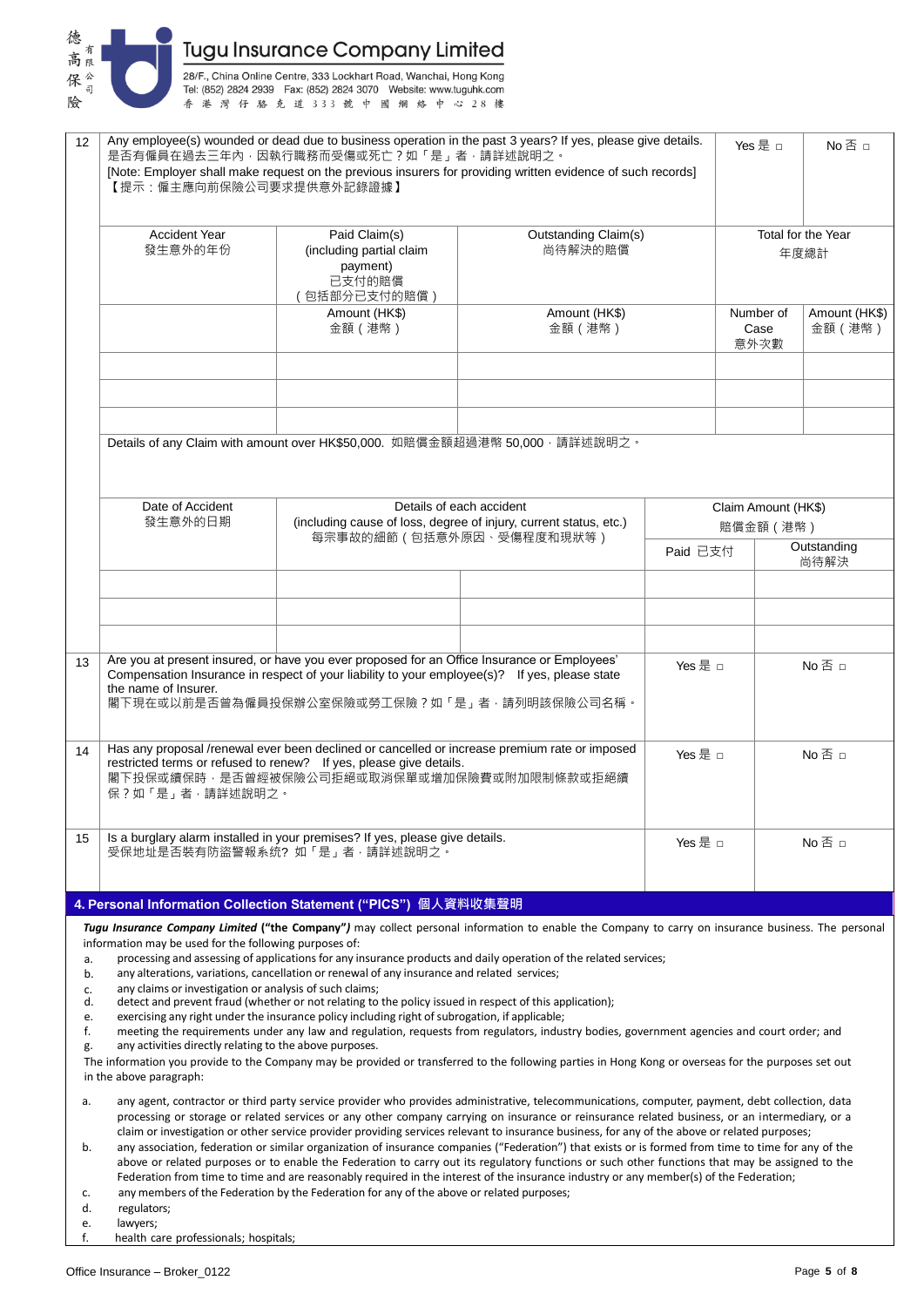

28/F., China Online Centre, 333 Lockhart Road, Wanchai, Hong Kong Tel: (852) 2824 2939 Fax: (852) 2824 3070 Website: www.tuguhk.com 香港灣仔駱克道333號中國網絡中心28樓

- g. auditors;
- h. organisations that consolidate claims and underwriting information for the insurance industry;
- i fraud prevention organisations;
- j. other insurance companies (whether directly or through fraud prevention organisation or other persons named in this paragraph);
- k. the police and databases or registers (and their operators) used by the insurance industry to analyse and check information provided against existing information; and
- l. any party under a duty of confidentiality to the Company including a group company of the Company which has undertaken to keep such information confidential.

If you do not agree to the use of your personal data for above purposes, it would not be possible for the Company to process your application and render the services.

You may seek access to and to request correction of any personal information concerning yourself held by the Company subject to payment of an administrative fee. Requests for such access or correction can be made in writing to Tugu Insurance Company Limited, 28/F, China Online Centre, 333 Lockhart Road, Wanchai, Hong Kong.

(If there is any inconsistency between the English and Chinese version of this Personal Information Collection Statement, the English version shall prevail.)

#### *Privacy Policy Statement*

*Tugu Insurance Company Limited* **(the "Company")** is committed to full compliance with the requirements of the Personal Data (Privacy) Ordinance, Cap.486 ("the Ordinance") in respect of the collection, use, retention and disclosure of personal information.

At all times, the Company shall endeavour to ensure all collection and/or storage and/or transmission and/or usage of personal data from individuals be done in accordance with the obligations and requirements of the Ordinance. In doing so, the Company will ensure that staff involved in handling personal data comply with the strictest standards of security and confidentiality.

We collect personal data in a number of ways. The most common circumstances in which we collect personal data are when you enquire about products we offer, you apply for an insurance product, or make a claim.

The types of personal data we collect from you will depend on the circumstances in which that information is collected. We may collect details including your name, HKID, date of birth, contact details and other personal data which is relevant to the insurance product you are applying for or the claim you are making.

The purposes for which your personal data will be used will depend on the circumstances in which that personal data is collected. We will inform you of the purposes for which we intend to use your personal data in the Personal Information Collection Statement at or before the time we collect your personal data.

Generally, we may use your personal data for the purpose for which you provided it to us; for the purposes which are directly related to the purposes for which you provided it to us; and any other purposes to which you have consented.

Your personal data may be provided or transferred to other third party. The third parties to whom your personal data will be disclosed will depend on the purposes for which that personal data is used. We will inform you of the third parties to whom your personal data will be disclosed in the Personal Information Collection Statement at or before the time we collect your personal data.

Generally, we may disclose your personal data as necessary for the purpose for which you provided it to us; for the purposes which are directly related to the purposes for which you provided it to us; and any other purposes to which you have consented.

In exceptional circumstances, we may be required or permitted by law to disclose personal data, for example to law enforcement authorities or to prevent a serious threat to public safety.

We will only retain the personal data for as long as it is necessary to fulfill the original or directly related purposes for which such data was collected, unless the personal data need to be retained to satisfy any applicable statutory, contractual or tortious obligations.

Under the Ordinance, individuals have the right to request access to and correction of their personal data held by the Company. Should you wish to access or correct your personal information held by us, please present your enquiry by writing to the Company at 28/F, China Online Centre, 333 Lockhart Road, Wanchai, Hong Kong. Any requests or access to and correction of personal information will be dealt with promptly and we will use our best endeavours to handle such requests before the expiry of 40 days maximum. A reasonable fee may be charged to

offset the Company's administration and actual costs incurred in the complying with your data access request.

(If there is any inconsistency between the English and Chinese version of this Privacy Policy Statement, the English version shall prevail.)

#### **個人資料收集聲明**

**德高保險有限公司 (「本公司」)** 會收集個人資料以經營保險業務。個人資料會被用作下列用途:

- a. 處理及評估任何保險產品的申請和相關服務的日常運作;
- b. 修改、變更、取消或更新任何保險和相關服務;
- c. 任何申索或調查或分析有關申索;
- d. 偵測和防止欺詐行為(無論是否與就此申請而發出的保單有關);
- e. 如適用,行使任何保險單內訂明的權利,包括代位權;
- f. 符合任何法例和附屬法例的規定,監管機構、行業團體和政府代理的要求及法庭命令;及
- g. 任何與上述用途直接有關的活動。

本公司可就上一段列明的用途把閣下給予本公司的資料提供或轉交至以下列在香港境內或海外的各方:

a. 任何代理、承包商或第三方服務供應商·包括提供行政、電訊、電腦、付款、收債、數據處理或儲存或相關服務的供應商,或任何其他經營保 險或分保相關業務的公司、或中介人、或提供申索或調查或其他提供與保險業務有關的服務供應商,作任何上述或相關的用途;

b. 任何已成立或不時成立的協會、聯會或與保險公司相似的組織 (「聯會」) 作任何上述或相關的用途,或協助聯會履行其規管職責或其他不時獲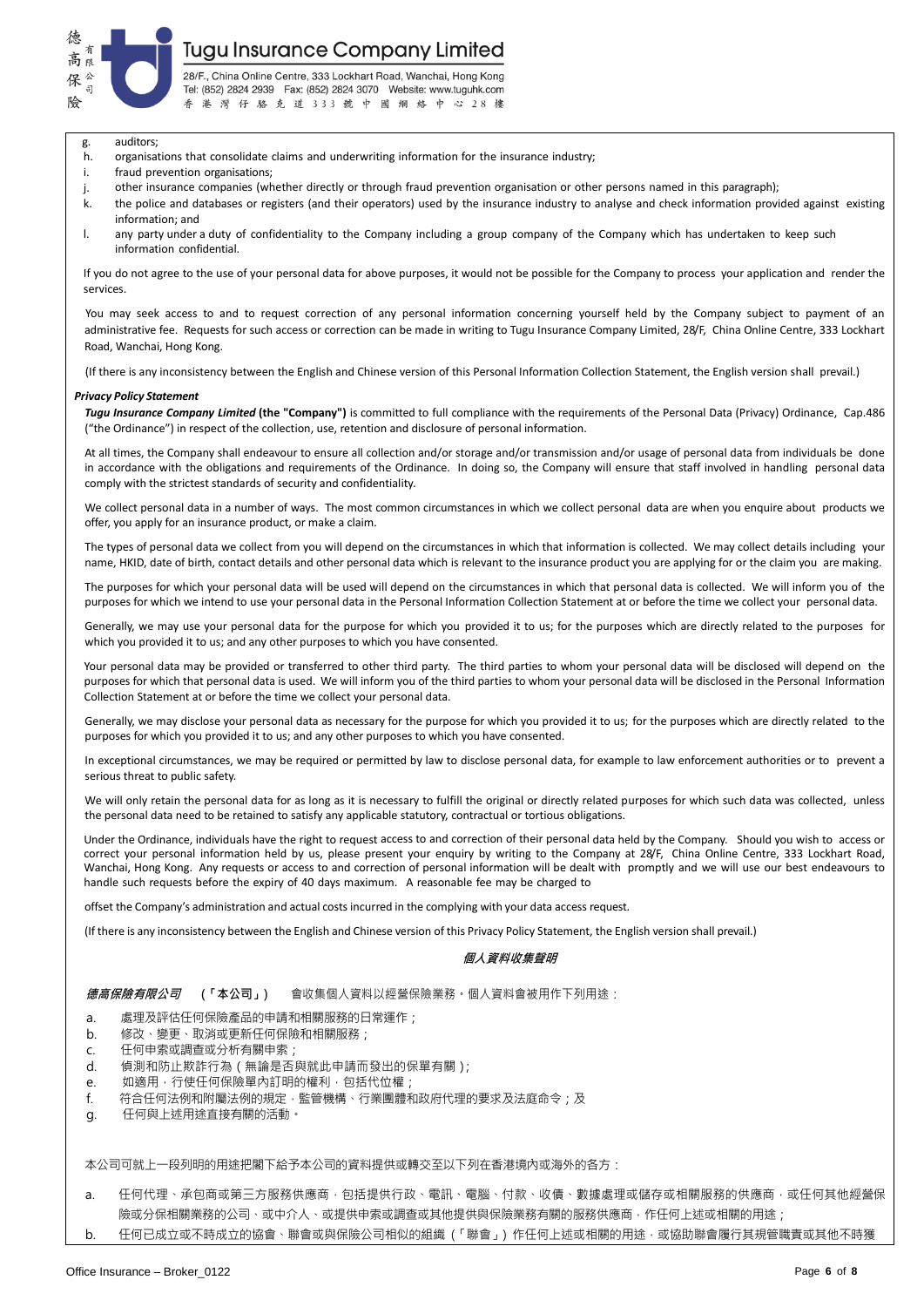

分配的職責,而該等職責乃是為了保險行業或聯會任何會員的利益而合理地要求;

- c. 聯會任何成員由聯會作任何上述或相關用途;
- d. 監管機構;
- e. 律師;
- f. 醫護專業人士;醫院;
- g. 核數師;
- 
- h. 整合保險業申索和承保資料的組織;
- i. 防欺詐組織;
- j. 其他保險公司(無論是直接地,或是通過防欺詐組織或本段中指名的其他人士);
- k. 警察;和保險業就現有資料而對所提供的資料作出分析和檢查的數據庫或登記冊(及其運營者);及
- l. 任何一方對本公司有保密責任,包括承諾將該等資料保持機密的本公司集團公司。

如閣下不同意使用其個人資料作上述用途,本公司則無法處理閣下的申請和提供服務。

閣下可查閱和更正本公司持有有關閣下的任何個人資料。閣下可就有關查閱和更正的要求致函至香港灣仔駱克道 333 號中國網絡中心二十八樓德 高保險有限公司。本公司有權收取相關的行政費用。

(若此個人資料收集聲明的中、英文版本有歧異之處,應以英文版為準。)

#### **私隱政策聲明**

**德高保險有限公司 (「本公司」)** 致力恪守第 486 章《個人資料(私隱)條例》(「條例」)有關收集、使用、保留和披露個人資料的規定。

本公司將無時無刻盡力確保所收集及/或儲存及/或傳送及/或使用的所有個人資料,須遵照條例規定的責任和要求處理。在執行上,本公司將確保負責 處理個人資料的員工遵守最嚴格的保安及保密標準。

我們以多個途徑收集個人資料,當中最常見的情況包括當閣下查詢本公司提供的產品、向本公司申請保險產品或提出申索時。

我們向閣下收集個人資料所屬的類別,視平該資料是在甚麼情況下收集,可能包括閣下的姓名、香港身份證號碼、聯絡詳情及與閣下申請的保險產 品或閣下的索償相關的其他個人資料。

閣下的個人資料用作甚麼用途視乎收集該資料的情況而定。我們會於收集閣下的個人資料時或之前,在「個人資訊收集聲明」內通知閣下我們打算 使用其個人資料的用途。

一般而言,我們可使用閣下的個人資料作閣下提供有關資料予我們的用途、與該等用途直接相關的用途及任何其他閣下已同意的用途。

我們可提供或轉交閣下的個人資料至其他第三方。我們向哪些第三方披露閣下的個人資料,視平該資料被用作甚麼用途。我們會於收集閣下的個人 資料時或之前,在「個人資訊收集聲明」內通知閣下我們打算向哪些第三方披露閣下的個人資料。

一般而言,我們可因應閣下提供有關資料予想們的用途、與該等用途直接相關的用途及任何其他閣下已同意的用途的需要而披露閣下的個人資料。

在特殊情況下,我們可因應法律規定或准許,如按照執法機關的要求或為防止危害公眾安全,披露有關個人資料。

我們保留有關個人資料的時間並不會長於達致收集該等資料原來或直接相關的用途,除非個人資料須受任何適用的法定、合約或侵權責任的規限而 被保留。

根據條例規定,個人有權要求查閱和更正本公司持有關於其本人的個人資料。若閣下欲查閱或更正本公司持有關於其本人的個人資料,請致函至香 港灣仔駱克道 333 號中國網絡中心二十八樓德高保險有限公司表達有關要求。我們會將盡快處理任何關於查閱或更正個人資料的

要求,並盡力於收到有關要求的 40 天限期內予以回覆。本公司或會收取合理的費用作行政和實際成本以便處理閣下的有關要求。 (若此私隱政策聲 明的中、英文版本有歧異之處,應以英文版為準。)

2019 年 8 月

### **Important Notes** 重 要 事 項

You should provide us with all relevant facts which are likely to influence whether we accept your proposal and on what terms and conditions. Failure to do so may not provide you with the cover you want and gives us the right to refuse any claims and void the policy completely. If you are in any doubt about a particular fact, you should tell us or your broker or insurance agent.You should keep a record (including copies of letters) of all information supplied to us in connection with this insurance. We will provide you with a copy of the completed proposal form on request. 若有任何資料或事項可能影響本公司對該項投保的接受或評估,均必須填報。如未能確定應否填報,請即通知本公司或閣下的經紀人或保險代理。敬請閣下 保存所有提供的資料(包括信件副本)的紀錄,以便日後參考。為保障閣下本身利益,務請確保填報全部有關事項。漏報可能使保單不能提供閣下所需要的保 險,甚至使該保單完全失效。